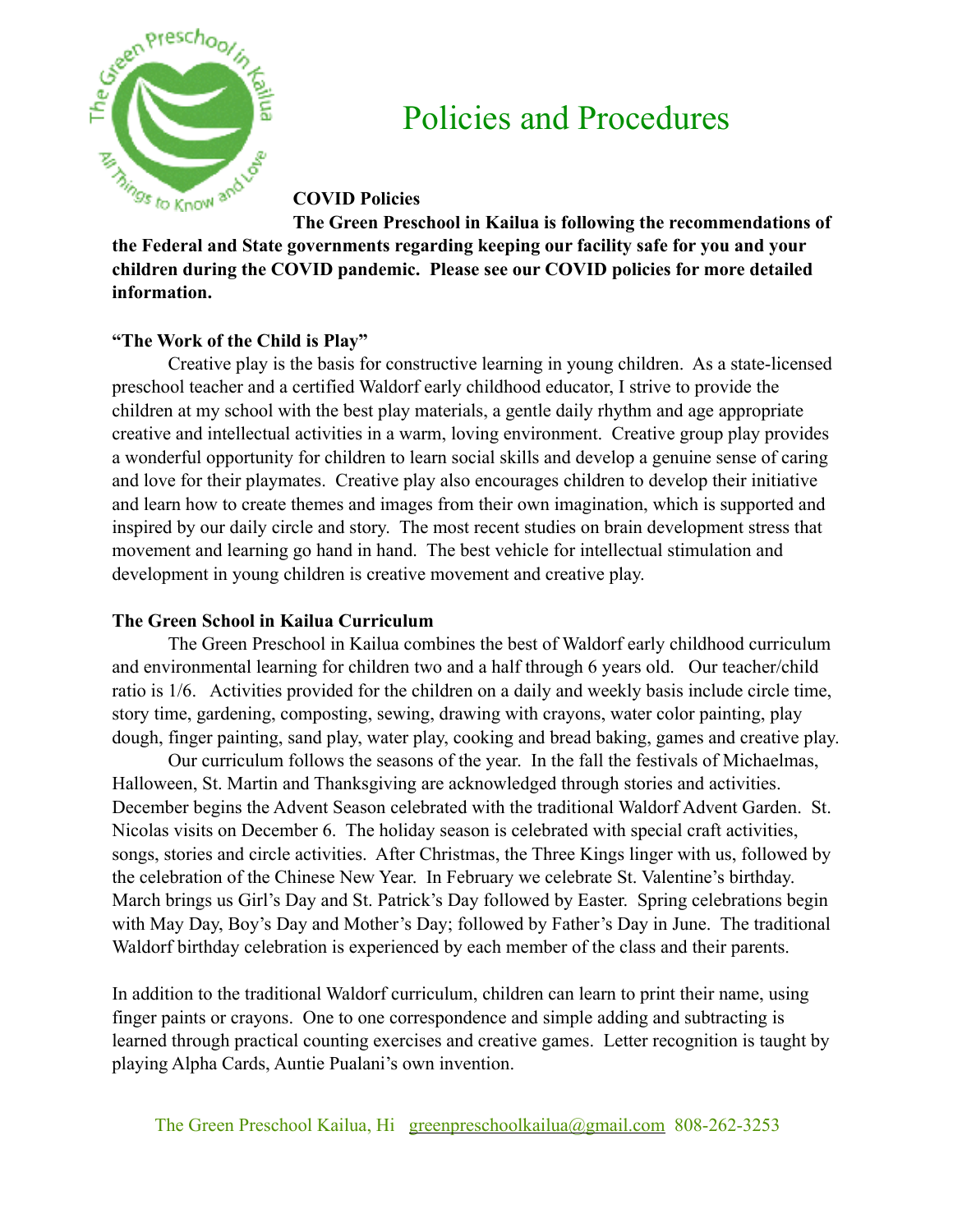**Parents participate at the school by attending school community events.** Families, including siblings and grandparents, aunts and uncles and family friends, are always cordially invited to attend seasonal celebrations and field trips. In particular, Advent Garden, which is celebrated on the first Sunday of December and May Day, which is the first Sunday in May, should not be missed! These festivals are an integral part of our curriculum.

Our field trips feature locations of interest to young children. Ho'omaluhia Gardens, local farms, Pae Pae He'eia Fish ponds and the Lo'i at Papahana Kuaola in Kaneohe, are some of the places we visit annually. Field trips are announced during the school year.

#### **Yearly Schedule**

**The Green Preschool has a year round schedule beginning in August and ending at the end of the following July.** We have one week of Autumn Break, 2 weeks of Winter Break, a week of Spring Break and a week long Interim Break before Summer Session begins which is the month of June. **We are closed the month of July for Summer Break.** State and national holidays are observed. The school calendar on the website provides the specific schedule.

# **School Hours/ Absences & Tardiness**

School hours are from 8:30 am to 3:00 pm. It is important to be prompt**. If you are running late and will arrive at school after 9:00 am, please call or text the school (262-3253) and inform us when you expect to arrive**. **If your child will be absent please inform us by 9:00 am.** Children may dismiss earlier then 3:00 pm if their parents want them to have a shorter day. Early dismissal does not affect tuition. Children must be picked up promptly from school by 3:00 pm., by the parents or designated care giver (See Student Information Form). There is a 5 minute grace period. After 3:05 pm a \$1.00 a minute late fee applies. Late fees are placed in the Tuition envelope on the sign-in table. It is your responsibility to pay the late fee promptly. **If you are going to be late to pick up your child, please call the school and let us know when you can pick-up your child ASAP. Children become anxious if their parents are late. It's helpful to let them know when they can expect to be picked up.**

# **Application Procedure & Wait List**

The Green Preschool in Kailua accepts applications year round. Acceptance to the school is decided on a first-come-first-serve basis and the availability of openings.

**It's a good idea to apply to the school at least 6 months in advance of the date you wish your child to begin attending the school. If you wish to be placed on the wait list, you must submit a completed application form at the website on the enrollment page. The nonrefundable application fee of \$150.00 will become the your registration fee when you enroll at the school.**

**The registration fee of \$150.00, the annual supplies fee of \$150.00 and first month's tuition are due upon acceptance to the school**. All forms in the registration packet must be completed and returned to the school.

Children must be between 2 and a half and 6 years old and toilet trained in order to qualify as a student at the school.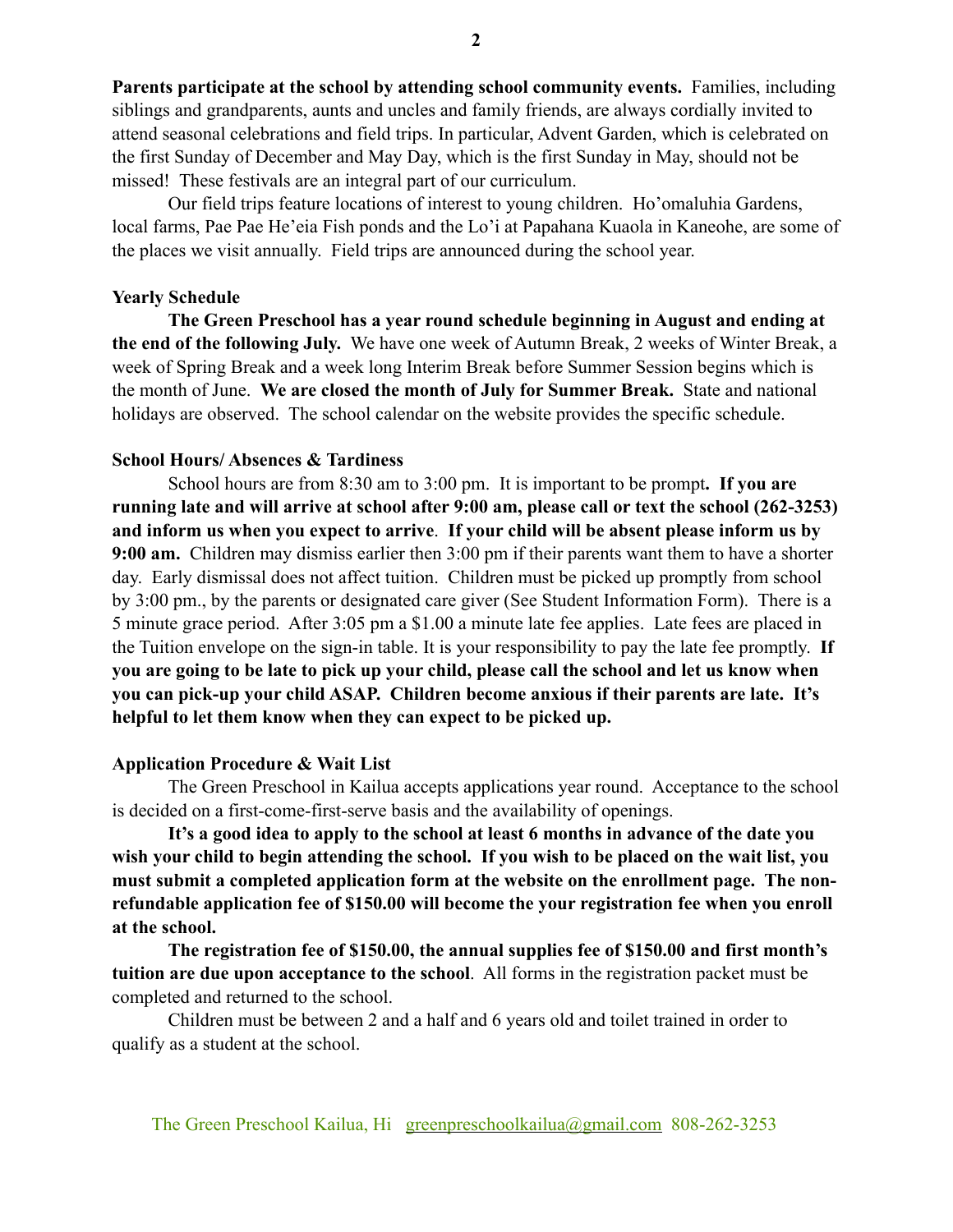# **Staying Safe During an Epidemic**

**Consistency of our student body is key to providing a safe environment for our students. Parents need to commit to enrolling their child for the entire academic year: from August to May. In extreme circumstances students may leave the school prior to the end of the school year, but parents must give AT LEAST 30 days written notice and may be responsible for all the tuition for the remainder of the semester. We have three semesters: Fall Semester: August - December; Spring Semester: January - May; Summer Session: the month of June.**

#### **Tuition**

Tuition and fees are listed on the enrollment page of the website. **We are presently a 4 day program, Monday - Thursday. Tuition is due at the beginning of every month**. Please pay your tuition by leaving a check, made out to: The Green Preschool in Kailua or cash, in the designated envelop on the sign in table at school. You can charge your tuition using "Square" or use Pay-pal, but you are responsible for any fees the school is charged for the transactions. **Tuition for your child is the same each month that your child is enrolled regardless of scheduled school breaks or days missed by your child. No tuition is due for the month of July when we are on break.**

#### **Health Policy**

Parents need to submit a current copy of the State of Hawaii Heath Form: "Form 14", to the preschool to be kept in your child's file. You may get this form from the preschool or your doctor. If you already have a Form 14 for your child, please submit a copy of it to the school. **All students must have had a tuberculosis test within a year before entering the school.** The results of the test should be recorded on the health form by your health practitioner. (The state Health Clinic in Kaneohe does TB tests for free. Call the State Health Department for more information.) The health form must be completed by a doctor and record the following information: physical examination report, immunization records, any medical problems including restrictions and allergies, results of chest x-ray or tuberculin skin test.

If you are not immunizing your child please fill out the Hawaii State Immunization Waiver form available at the school. Children are not required to have been immunized to attend The Green Preschool in Kailua. Children are exempted for religious reasons only according the Department of Health Examination and Immunization guidelines, state statute 11.157-5 (b). If state law regarding immunizations should change, The Green Preschool is obliged to follow the law.

# **Please be sure to personally inform Auntie Pualani of any pre-existing health conditions your child might have such as allergies, or injuries.**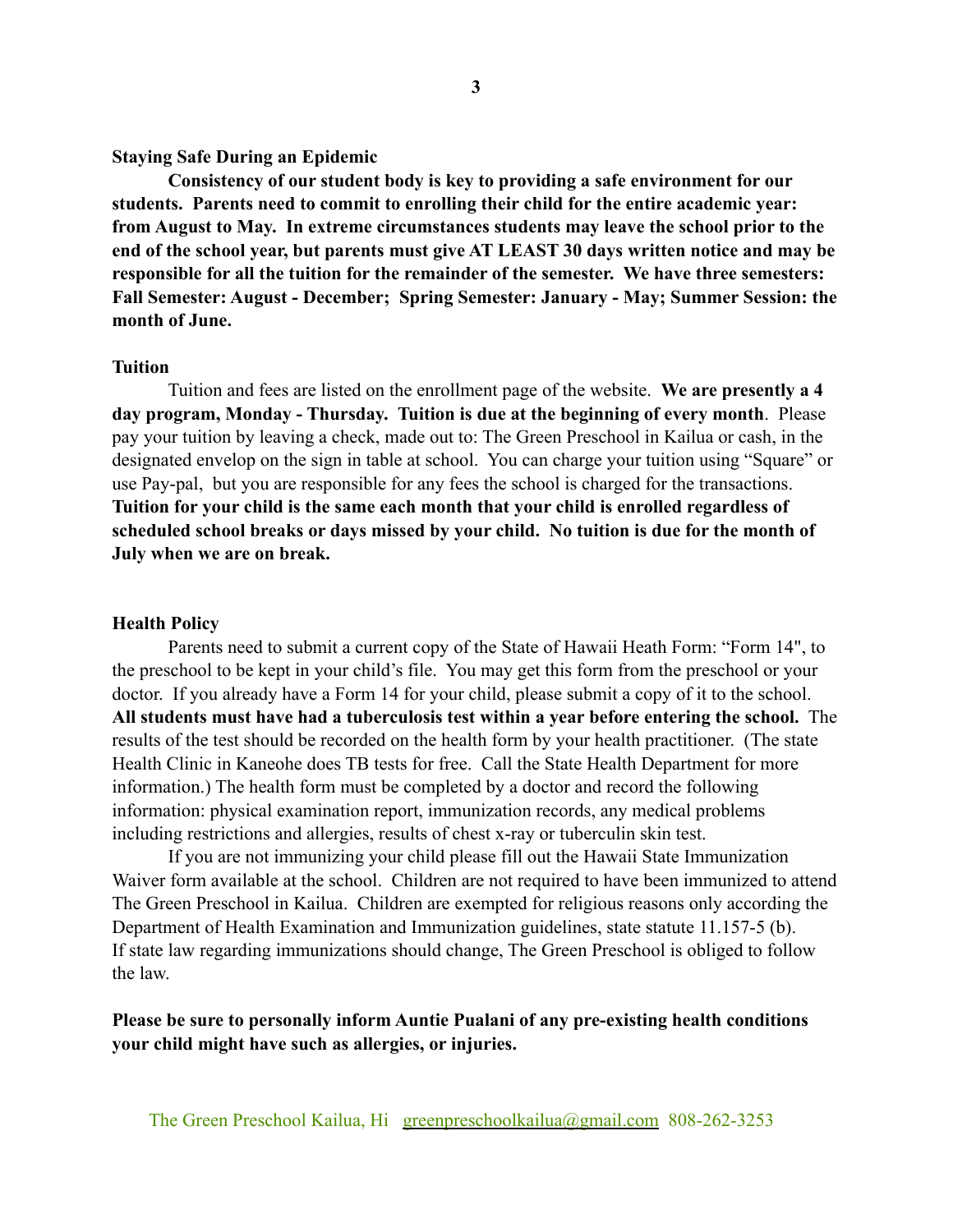#### **Illnesses and Possible Exposure to COVID-19.**

# **Children's temperatures and their general well being are checked upon arrival to school. If any family member of a student is sick or has traveled via airplane, the student must adhere to any quarantine policy the state is presently enforcing.**

**Sick children cannot come to school.** If a child has a fever, severe congestion, conjunctivitis or anything contagious, the child should stay home. It is advisable to keep children home for an additional day after a fever has subsided. If your child has head lice or pin worms they are required to stay home until the condition has been properly treated. In cases where children are recovering from measles, mumps, chicken pox, rubella, etc. a doctor's note stating that the child is no longer contagious will be required before the child can return to school.

# **If a child becomes ill while at school, the parents will be notified and be asked to pick up their child as soon as possible.**

# **Administration of Medication**

There is no administration of medication by myself to any child, during school hours.

# **Emergency Medical Care**

**Emergency contacts and information is recorded on the Student Information Form which is filled out prior to enrolling at the school. (It is on the website.)** In an emergency every attempt will be made to contact the parents or the alternative persons listed on the Student Information Form. If these people cannot be reached in a timely manner, Auntie Pualani will assess the situation and if necessary transport the child to the nearest EMS facility, which would be Castle Hospital, if the emergency occurs at school. In extreme situations, it may be necessary to call an ambulance. It is the responsibility of the parents to pay for any medial expenses the child incurs while at school.

#### **Transportation and Field Trips**

Parents or a designated care giver are responsible for transporting children to and from school. Each child must have a completed field trip permission slip on file with the school. Parents will be asked to volunteer to accompany and transport students on field trips. Car seats or booster seats are required for preschool age children. **On field trip days, parents must leave car seats or booster seats at school if they will not be transporting their children themselves to and from the field trip. All children and their families are welcome to attend any field trip.** Field trips and preschool events are a wonderful way to introduce prospective families to The Green Preschool. If you know families who would be interested in attending a preschool event or field trip you may invite them. Please let Auntie know they are coming when you RSVP.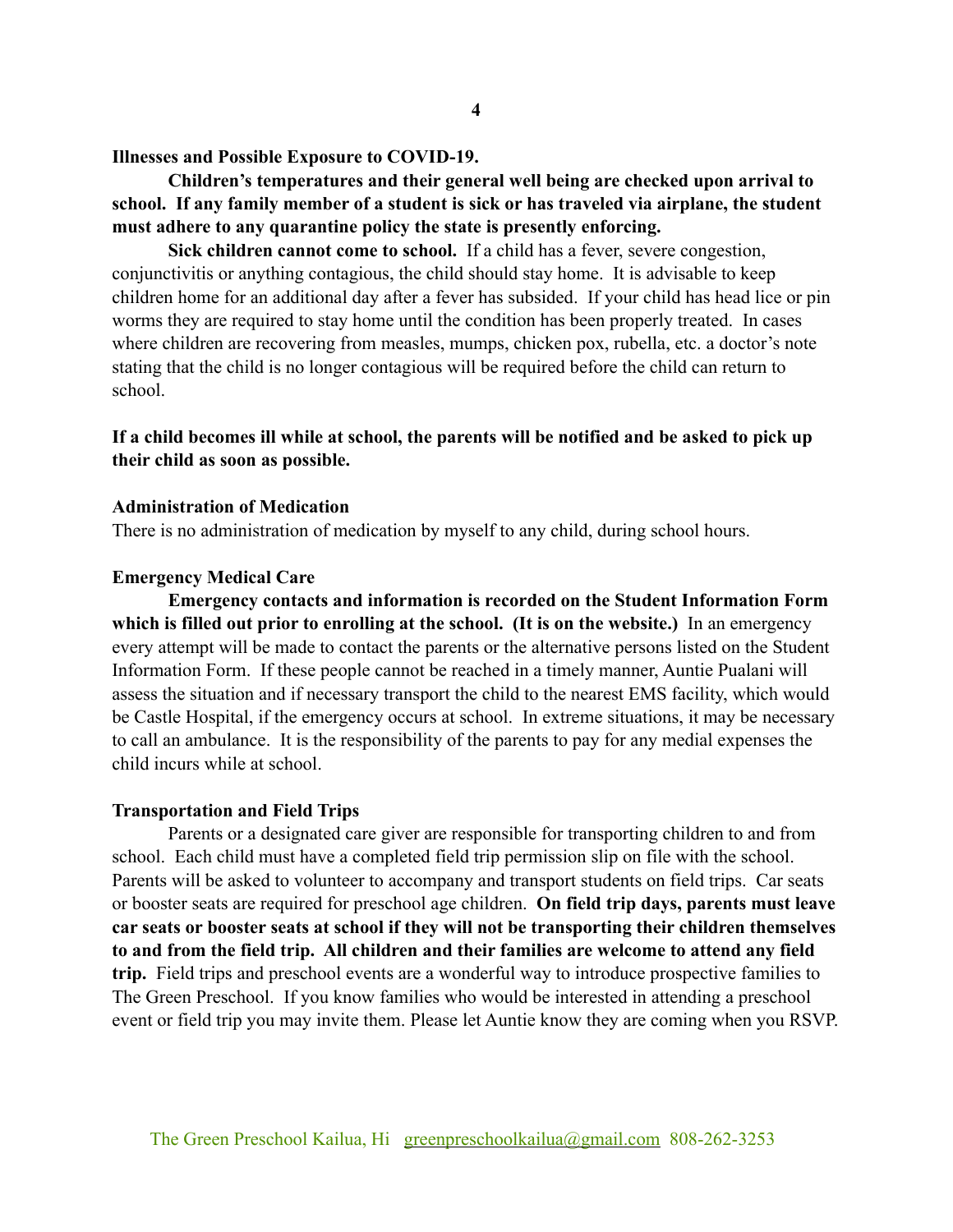#### **Meals**

The preschool prepares a nutritious snack each day comprised of a cooked organic grain or main entree, a non-meat protein, four fresh organic fruits or vegetables and organic coconut milk. The "snack" is served at 11:00 am. **Families supply lunch for their children.** Please send your child's lunch in a plain lunch box that closes tightly and is labeled with your child's name. **Please include a little "wash cloth place mat" and reusable napkin with your child's lunch.** Use a cold pack if you need to. Lunches are stored in your child's cubby. We will heat any thing that needs heating. Water is served at every meal and is always available to the children throughout the day. Each child has his own cup which the school provides. Candy is not allowed at school. Sugary drinks including juice are discouraged.

## **Dress Code**

Children should wear comfortable play clothes to school; clothes that can get dirty and not be ruined. **Elastic waist bands are particularly helpful to young children as it makes it so much easier for them to use the toilet**. Children must have an extra set of clothes at school at all times including two pairs of underwear. These clothes are stored in your child's cubby. Commercialism is discouraged at school. **Please do not allow your child to wear T-shirts that sport commercial images from Disney or the "Super Hero" crowd, etc.** Writing, generic images like cats or butterflies, or abstract images or logos that are not suggestive of anything in particular are ok. Commercialism has a negative influence on creative play. Mahalo!

# **Toys from Home/ Show and Tell**

**Toys from home are not allowed at school.** There are plenty of toys for the children to use at school and all of the school toys have been carefully selected to encourage imaginative and cooperative play. Home toys might be broken or lost at school. **Please keep home toys at home**. If a child brings a toy to school, we will keep it "safe" in the child's cubby until the child can take it home at dismissal time. The same goes for wearing jewelry to school, which can cause injury to a child or their friends during free play or easily get lost or broken. Little girls in particular like to wear their finery, but if it comes to school, it will stay in their cubby.

 In keeping with the "home toys at home" policy; Auntie Pualani does not do "show and tell". If there is something special a family or child wants to share with the class, please talk to Auntie about it first and we can arrange a time during the day when we can view it. Children are encouraged to have pleasant conversation at meal times and have plenty of opportunity to talk to their peers about their lives and their favorite possessions.

#### **House Pets**

Auntie Pualani's house includes the resident dog and cat. If your child is allergic to pets, or you object to your child interacting with animals, this is probably not the right facility for you. The pets are "child friendly" and the children are allowed to interact with the animals with supervision, as long as the interaction is serving the best interest of the child. The pets have places of confinement, away from the children when we do not wish to interact with them.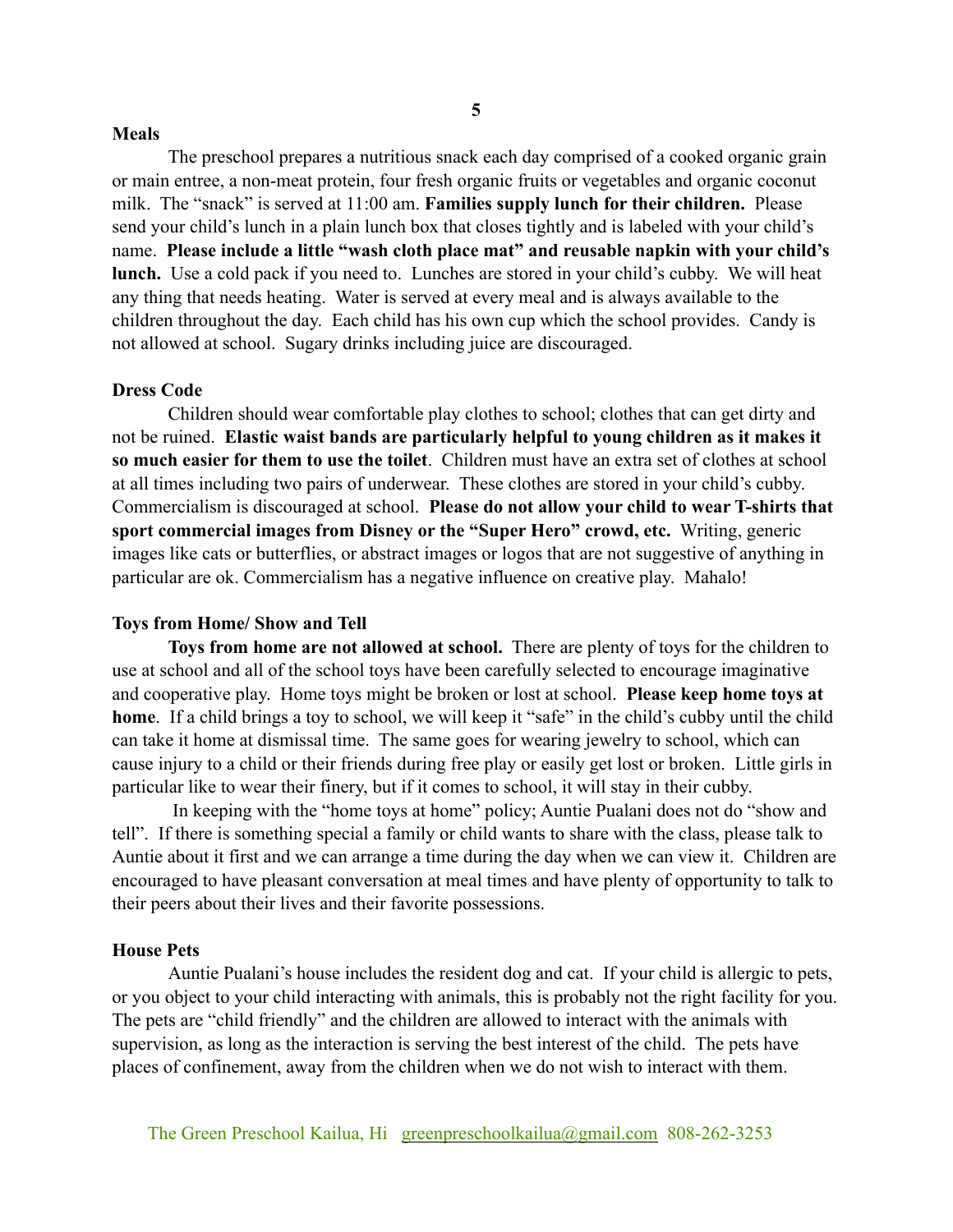## **Parent Participation & Parent/Teacher Communication**

Parents are invited to participate in their children's education and may visit the preschool anytime. As a courtesy to Auntie and the children, it is important to make an appointment before visiting the school. There are many times during the year when we will be counting on parent volunteers to help out. Special craft projects, holiday celebrations, field trips and garden work days at school, are just a few examples of times when we will need parent volunteers.

**Parent-teacher conferences commence during spring semester and are announced. You will receive a written evaluation of your child's progress and have an opportunity to confer with Auntie regarding your little one. All questions and concerns are welcome.**

**Please feel free to call or text (262-3253) or email Auntie Pualani (thegreenpreschoolkailua@gmail.com) any time you have a question or concern**. Sometimes it is not practical or timely to talk to the teacher at dismissal or drop off time, especially in front of the children, but please do not hesitate to contact Auntie right away if you have any questions or concerns.

**Field trips, seasonal festivals and scheduled breaks, are listed on the school calendar at the website and announced via email and are posted at school. Please RSVP via the sign-up email that is sent out for each event.** Any unforeseen, last minute changes regarding field trips, etc. are conveyed by email or text by Auntie.

The Green Preschool promotes a sense of community as part of our curriculum. I am always pleased to see the many good friendships that form between the families and the students at the school.

#### **Media Policy**

The Waldorf curriculum strives to develop the imagination of the child and encourages children to discover who they are through imaginative play that is fashioned from their own impulses. Imaginative play lays the foundation for creative problem solving, self motivation and self confidence in later years. The teacher gently guides free play. Play that is initiated by the children themselves and is not taken from commercial sources tends to be cooperative in nature and deeply satisfying to the children.

In light of this goal, parents are strongly encouraged to limit and monitor the viewing of television, movies, videos, DVDs, etc. **Please, do not let your children view TV, videos or play video games before coming to school.** Ideally, young children should not engage in "screen activities" more than a half an hour a day. (You might consider watching the evening news on line after your child is asleep.) The use of computers, video games, etc. is also strongly discouraged. Old fashioned board games like Candy Land and Shoots and Ladders, Hoot Owl Hoot! or even checkers or simple card games are fun for parents and children, encourage age appropriate hand/eye coordination and support conversation skills.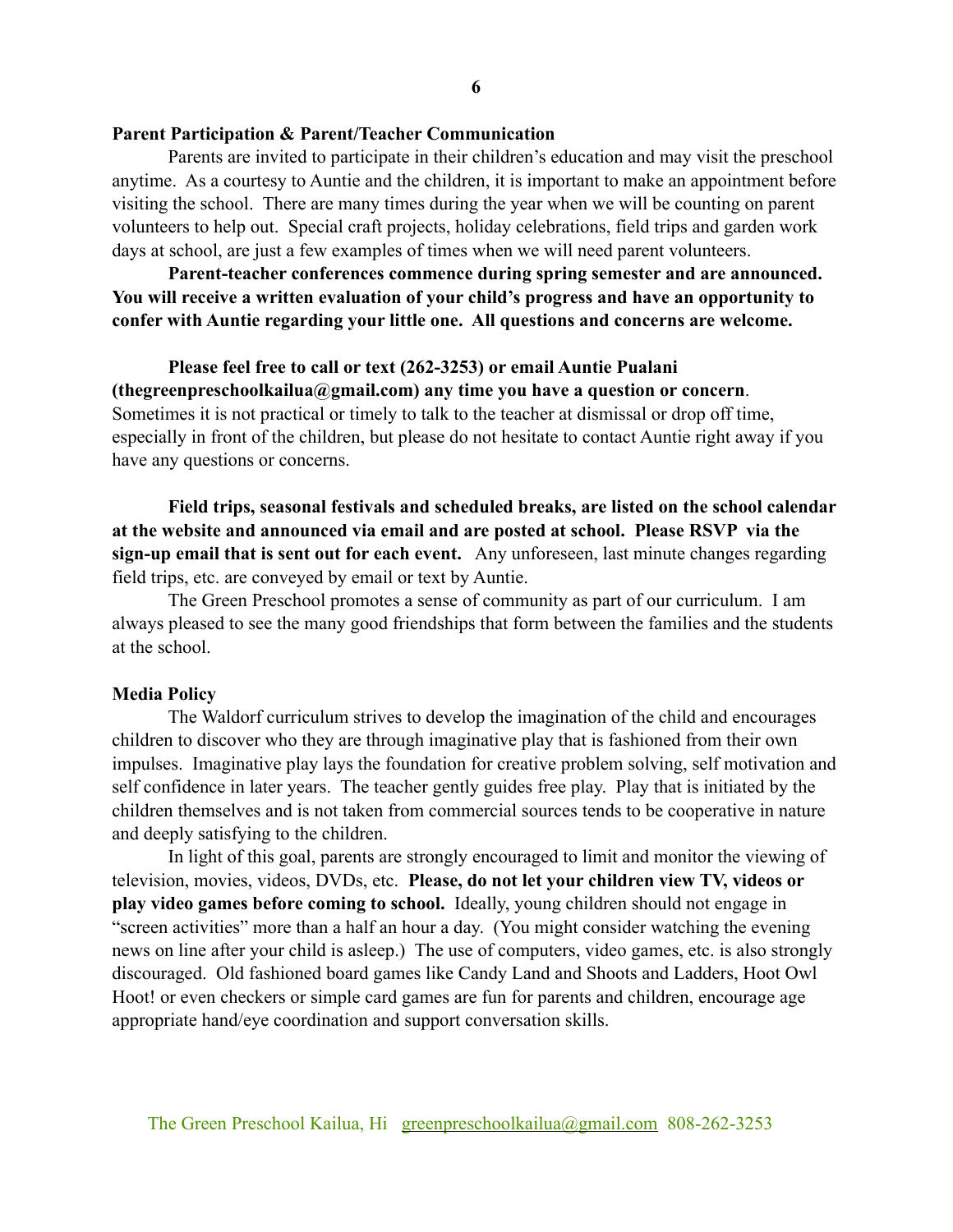The developmental needs of the young child are different from those of adults and older children. Recent scientific studies strongly suggest that young children who are exposed to excessive television and electronic viewing are at risk for attention deficit disorder and other behavioral problems. Excessive TV viewing inhibits proper speech and motor skills development and causes children to mimic what they see on the screen such as "cartoon" type speech and behavior, and even violence. Please note that children are discouraged from using TV or movie themes in their creative play at school. We don't talk about movies, etc. at school.

 Many families can attest to improved family life when less TV means more quality time together and a less noisy and more peaceful environment in the home. Please help us protect and nurture "the kingdom of childhood", so that our children can grow in a wholesome way and become responsible, conscious, happy adults. If you would like to read more about the effects of TV and media on child development, please ask Auntie for articles on this topic.

## **Emergency Evacuation**

In case of a natural catastrophe, parents will be advised to take their children from school ASAP, but if we must evacuate our location, we will go to:

Aikahi Elementary School, 281 Ilihau Street, Kailua, 96734 808-254-7944 the designated neighborhood emergency shelter.

### **Insurance**

The preschool is insured by Assure Child Care & Hays Companies for the general aggregate amount of 3,000.000.

# **Discipline & Behavior Problems**

Auntie does not engage in corporal punishment or solitary time-outs. If a child needs to be taken out of play, he/she will spend time with Auntie until he/she is ready to play again. There are plenty of little chores that need doing throughout the day: folding kitchen laundry, watering plants, cleaning, etc. A student may help Auntie with chores until the student can calm down and is ready to interact with their peers in a constructive way.

In situations where a particular unsocial behavior is repeating itself (biting or bullying for instance), parent support will be necessary. The parents must be willing to work with Auntie in solving the problem. If the behavior continues to persist and is deemed detrimental to the well being of the other students, the child will be sent home from school whenever he or she exhibits the inappropriate behavior.

#### **Safe Sleep Requirements**

The Green Preschool does not have a scheduled nap time. Children are not required to sleep or nap at school. If a child wishes to lay down and rest, they will be provided with an individual mat and a clean cover for the mat.